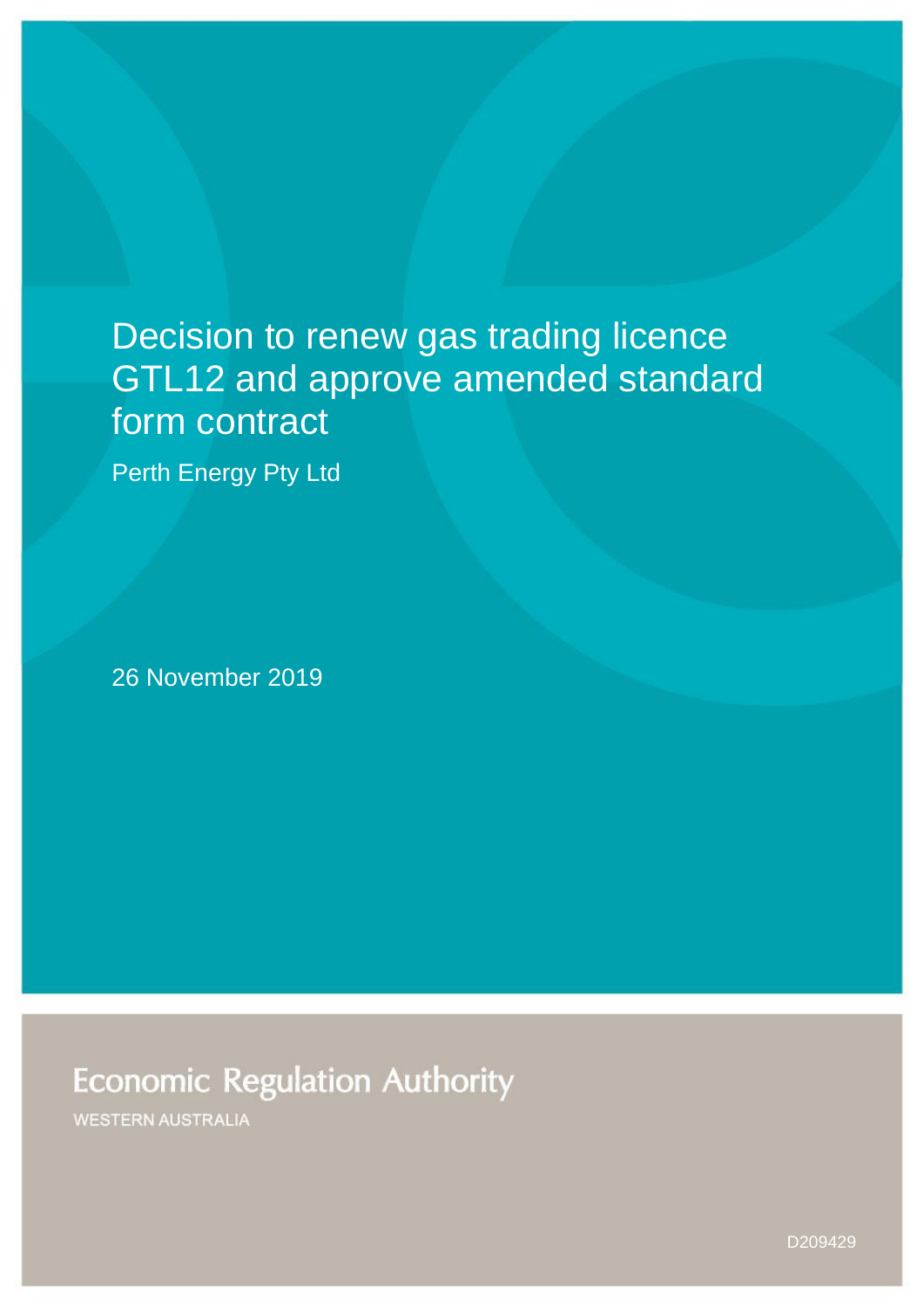## **Decision**

- 1. Pursuant to section 11WF of the *Energy Coordination Act 1994* (Act), the Economic Regulation Authority has approved Perth Energy Pty Ltd's amended standard [form contract](https://www.erawa.com.au/gas/gas-licensing/standard-form-contracts) for the sale of gas to small use customers.<sup>1</sup>
- 2. Pursuant to sections 11K and 11S of the Act, the ERA has renewed Perth Energy's [Gas Trading Licence GTL12.](https://www.erawa.com.au/gas/gas-licensing/licence-holders)
- 3. Subject to its terms and conditions, the licence authorises Perth Energy to sell gas transported through a distribution system to small use customers in Western Australia for 10 years (the maximum period allowed by section 11O of the Act). <sup>2</sup>
- 4. As required by section 11T of the Act, the ERA will publish a notice of the renewal of the licence in the Government Gazette as soon as practicable.

### **Reasons**

- 5. The ERA first granted GTL12 to Perth Energy on 30 November 2009 for a period of 10 years, with an expiry date of 29 November 2019.
- 6. On 7 October 2019, Perth Energy applied to the ERA to renew GTL12 and submitted an amended standard form contract for approval.
- 7. Section 11G of the Act requires a person to hold a gas trading licence to sell gas to small use customers that is transported through a distribution system.

### *Renewal of licence*

- 8. Under section 11S(1) of the Act, the ERA must renew a licence if it is satisfied that the licensee has and is likely to retain, or will acquire within a reasonable timeframe, and is then likely to retain, the financial and technical resources to undertake the activities authorised by the licence.
- 9. As part of its renewal application, Perth Energy provided its audited financial reports for the past three financial years and a written declaration from Perth Energy's chief financial officer that it has the financial resources to continue to undertake the activities authorised by the licence. Earlier this year, Perth Energy was acquired by AGL Energy Limited, one of the largest energy suppliers in Australia.
- 10. Based on this information, the ERA considers that Perth Energy complies with the financial requirements of section 11S(1) of the Act.
- 11. Perth Energy's licence compliance history was used to determine if it has the technical resources to continue to provide the licensed service. Based on its compliance history, and AGL's recent acquisition of Perth Energy, the ERA considers that Perth Energy complies with the technical requirements of section 11S(1) of the Act.

<sup>-</sup>1 Small use customers are customers who consume less than one terajoule of gas per year.

<sup>&</sup>lt;sup>2</sup> 'Distribution system' is defined in section 3 of the Act and includes a system of pipelines, mains, and gas service pipes, designed to operate at a pressure of less than 1.9 megapascals, for the transportation of gas to customers.